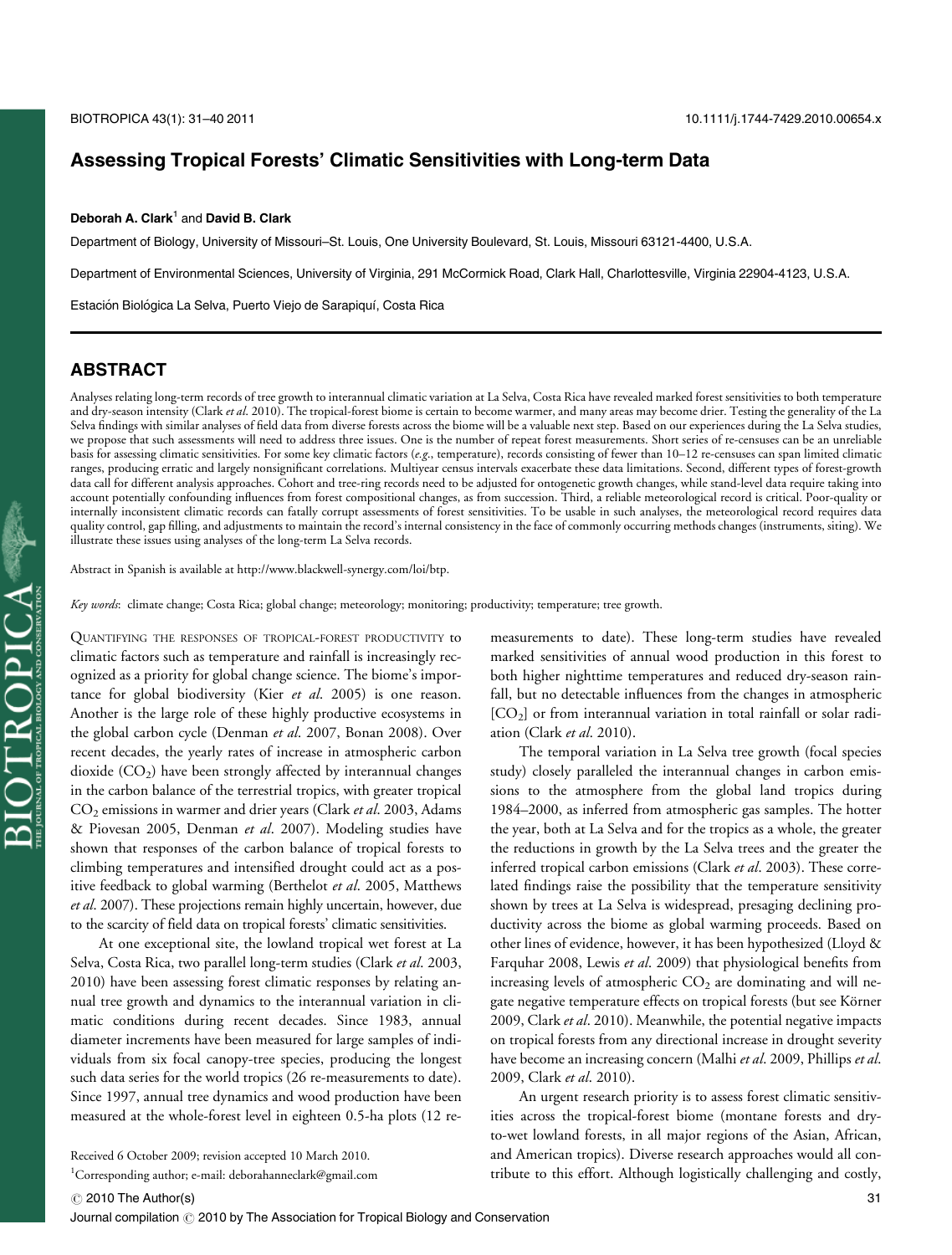forest-level experiments can be used to test effects of an enhanced level of a particular climatic stressor (e.g., the multiyear droughting of a 1-ha plot at each of two Amazonian sites; Fisher et al. 2007, Brando et al. 2008). Alternatively, advantage can be taken of the 'natural experiments' provided by current extreme climatic events as possible indicators of the effects of future climates  $(cf.$  a recent analysis of responses of different Amazonian forests to the 2005 record drought; Phillips et al. 2009). When only limited field data are available from a given forest, techniques such as Bayesian analyses can be used to infer underlying response patterns (cf. Feeley et al. 2007). Ecophysiological observations can increase process-level understanding of forest climatic responses (cf. leaf-level and eddy flux observations of strong photosynthetic declines at higher current temperatures in Amazon forest canopies; Tribuzy 2005, Doughty & Goulden 2008). When long-term data exist at a site for both forest performance and local climatic conditions, as in the La Selva studies, the forest's climatic responses over the spanned time period can be directly assessed by examining the relation between these two records.

While all of these types of research will be valuable, this last research approach has particular promise. Over recent decades, longterm forest monitoring has been implemented at many sites around the tropics, including the Center for Tropical Forest Science (CTFS) pantropical plot network (Losos & Leigh 2004) and the RAINFOR Amazonian plot network (Phillips et al. 2009). Key climatic factors such as temperature and rainfall show marked interannual variation in the tropics, including recurring extreme events such as strong El Niño's and La Niña's as well as directional change (Malhi & Wright 2004). Long-term records can therefore enable assessment of forest responses over a broad range of a given climatic factor. Analyzing the relation between forest performance and climatic conditions across long observation periods for the many currently monitored tropical forests could greatly enhance current understanding of tropical-forest climatic sensitivities and whether these sensitivities are changing through time. Experiences gained over the course of the two La Selva studies, however, indicate that the accuracy of such assessments will depend on three currently underappreciated factors: (1) the need for long data series (many repeat observations) to detect effects of some of the key climatic factors, (2) the importance of tailoring analyses to the different types of forest-growth data, and (3) the critical importance of having an accurate, internally consistent meteorological record. In this paper, we discuss these three distinct issues, illustrating each with examples from the La Selva data series.

## HOW LONG A RECORD IS NEEDED FOR RESPONSE DETECTION?

Even if a study of a given forest spans a very long period, if the actual data series consists of only a handful of re-censuses (e.g.,  $3-5$ : Feeley et al. 2007, Laurance et al. 2009), analyses of the correlation between forest performance and climatic conditions over so few intervals would be questionable. At what point, however, does an accumulating series of successive re-measurements become a reliable basis for assessing forest climatic responses this way?

We used the two La Selva data series to address this question analytically (methods are detailed in Clark et al. (2010), with the

data provided online in supplemental tables). We extracted from each tree-growth record (focal species: 24 re-measurements; standlevel: 10 re-measurements) all possible included subsequences (segments) of different lengths, starting with series of five successive remeasurements and progressively increasing segment length up to the total number of re-measurements in the record. For each segment, we calculated the Pearson correlation coefficient  $(r)$  between annual tree growth and annual means for daily minimum air temperature (henceforth 'temperature'). We then analyzed the relation between the number of re-measurements in a data series and the magnitude and sign of the correlation coefficient.

The analysis results were striking (Fig. 1). The highly significant negative relation between tree growth and temperature that is seen in the long data series (Clark *et al.* 2010) was not detectable from most of the short subsequences. Segments consisting of fewer than ten successive re-measurements produced a wide scatter of



FIGURE 1. Effects of the number of census intervals and the timing of measurement sequences on the correlation between annual tree growth and annual means of daily minimum temperature at La Selva, Costa Rica. In both panels, solid and dashed lines indicate critical  $r$  values for 1-tail probabilities of 0.01 and 0.05, respectively. (A) Correlations based on sequences of successive re-measurements from the focal-species study; data-point labels indicate initial year for all possible sequences in the dataset of 6–24 successive census intervals. (B) Correlations based on sequences of successive re-measurements during the first 10 yr of the stand-level study. Data-point labels indicate initial year for all possible sequences in the dataset of 5–10 successive census intervals.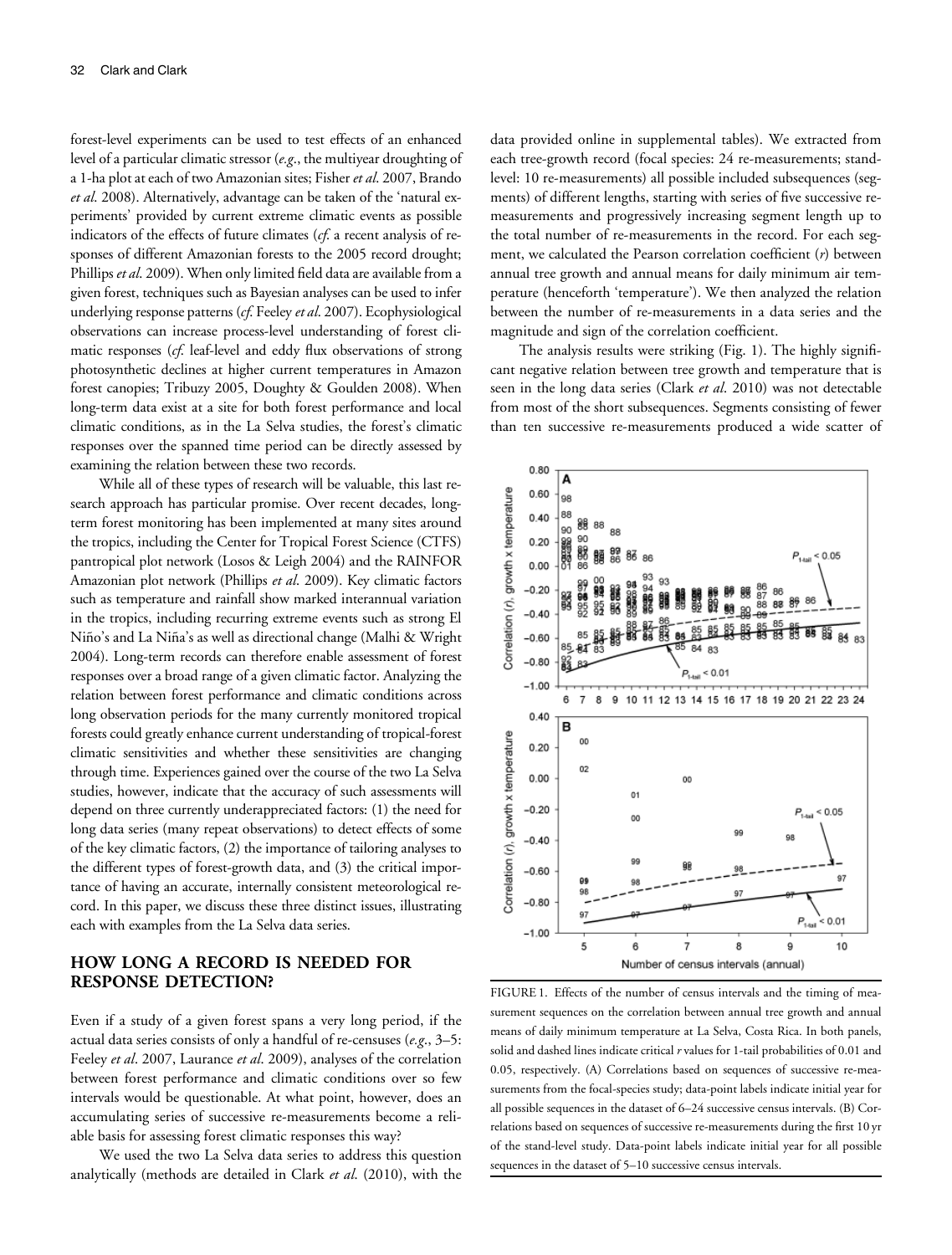correlation coefficients, few of which were significant. Further, while most correlations from these short segments were negative, some were positive (the opposite direction from the long-term relationship). With progressively longer sequences, however, the growth–temperature correlation coefficients became consistently negative and were more frequently significant.

The explanation is climatic range. In both records, the mean among-year temperature range spanned by segments of a given length steadily increased with segment length. In the focal-species data, the mean across-year temperature range increased from  $0.71^{\circ}$ C for series of six re-measurements to  $1.90^{\circ}$ C at 24 re-measurements. Similarly, in the stand-level data, the average interyear temperature range increased from 0.56°C (five re-measurements) to  $0.79^{\circ}$ C (10 re-measurements). The growth–temperature correlations strengthened as the temperature range spanned by data series increased. For example, among the 19 possible sequences of only six re-measurements from the focal-species record (Fig. 1A), the three producing a significant ( $P < 0.05$ ) negative correlation spanned larger among-year temperature ranges  $(0.85-1.48^{\circ}C)$ , than for all but one of the other sequences (0.29-0.77 $^{\circ}$ C). All 26 highly significant ( $P < 0.01$ ) negative correlations shown by any-length segments from the focal-species record (Fig. 1A) were based on the largest interyear temperature ranges (1.48-1.90°C). Conversely, all 66 segments of any length that spanned  $\langle 0.80^{\circ}$ C produced nonsignificant correlations. Similarly, in the stand-level data (Fig. 1B), the three highly significant ( $P < 0.01$ ) correlations were based on data sequences spanning the greatest among-year temperature range  $(0.79^{\circ}C)$ ; all correlations based on smaller temperature ranges  $(0.39-0.61^{\circ}C)$  were nonsignificant.

When multiple climatic sensitivities independently affect forest performance, as found at La Selva (dry-season rainfall and nighttime temperatures, Clark et al. 2010), the need for longer data series is reinforced. In bivariate correlation analyses to assess the effect of a single climatic factor on forest performance, variation in the other climatic influences ('noise' from the bivariate viewpoint) can obscure the relationship being assessed. While multivariate techniques enable teasing apart such independent climatic effects, they reduce the degrees of freedom provided by a data series.

In addition to the overall increase in climatic range with longer data series, both La Selva records showed a strong effect on spanned temperature range from the inclusion of an extreme year(s) in a given data series. At each sequence length in the focal-species record, those segments that included one or more of the three coolest years (1983–1985) had the greatest among-year temperature ranges (and the strongest correlations; Fig. 1A). Similarly, in the standlevel record, those segments (of any length) that included 1997, the record-hot mega-Niño year, all spanned the maximum temperature range (and all produced a significant growth–temperature correlation; Fig. 1B).

A related issue illustrated by the La Selva data is that multiyear census intervals strongly reduce the sampled climatic range compared with that seen with annual census intervals. When the annual temperatures over the 24 yr of the focal-species study are averaged over 5(4)-yr intervals to simulate the 5-yr census intervals used in many tropical-forest plots (Losos & Leigh 2004, Feeley et al. 2007),

the spanned temperature range is halved, from  $1.90^{\circ}$ C (1-yr intervals) to  $0.88^{\circ}$ C (5-yr intervals).

The difficulty of obtaining a sufficient climatic range for climatic-response analyses will vary among climatic factors. As illustrated above, reaching an adequate temperature range with the La Selva data required long data series. Dry-season rainfall, in contrast, was characterized by consistently large variation within even relatively short series of years, greatly facilitating response detection. In the stand-level study, for all six sequences of only five forest remeasurements the  $r$  values of the growth–rainfall correlations were  $\geq$  0.80, and four of them were significant ( $P < 0.05$ ); all 15 correlations based on six or more re-measurements were significant  $(r = 0.81 - 0.96, P_{2-\text{tail}} = 0.03 - 0.001).$ 

These findings provide useful general guidance for studying forests' climatic sensitivities based on parallel records of growth and local climate. First, the strength and even the direction of climatic responses suggested by short data series can be highly misleading. Many measurement intervals can be needed to span sufficient contrasts in a climatic factor for accurate assessment of the forest's sensitivity to that factor. For a minority of studies, fortuitous timing (e.g., an extreme climatic year early in the study) will increase the spanned climatic range. When the forest is sensitive to multiple independent climatic factors, evaluating the separate effects of these factors will require even longer data series. Compared with multiyear censuses, annual-scale measurements over the same study period greatly increase the observed climatic range and thus the ability to detect climatic responses. They also increase the probability of alternation of climatic conditions through the record. When repeated sequences of climatic ups and downs are tracked by the forest-growth rates, the evidence for a causal relationship is strengthened.

#### DISENTANGLING ONTOGENY, SUCCESSION, AND CLIMATIC EFFECTS

The long-term tree-growth studies at La Selva have produced multiple kinds of data on forest growth through time. Experiences with five qualitatively distinct types of tree- to forest-level growth data (Table 1) have underlined the need for appropriately tailored analyses of climatic response. The central question in each case is whether detection of the signal (a forest's climatic response) requires first removing the effects of directional 'noise' introduced by nonclimate factors. The approaches needed to do this will differ by data type, as we discuss below.

TREE-RING AND COHORT-BASED RECORDS.—The first two data categories (Table 1) involve growth histories of individual trees. An issue with such data, well demonstrated for tropical trees (Schulz 1960, Clark & Clark 1999), is that many species show large changes in inherent growth rates as individuals pass through successive size classes. When a tree's growth record spans a size range over which growth rates characteristically change in that species, the ontogenetic component needs to be removed from the growth record before climatic responses can be assessed. This adjustment ('detrending') should be based on independent data for that species,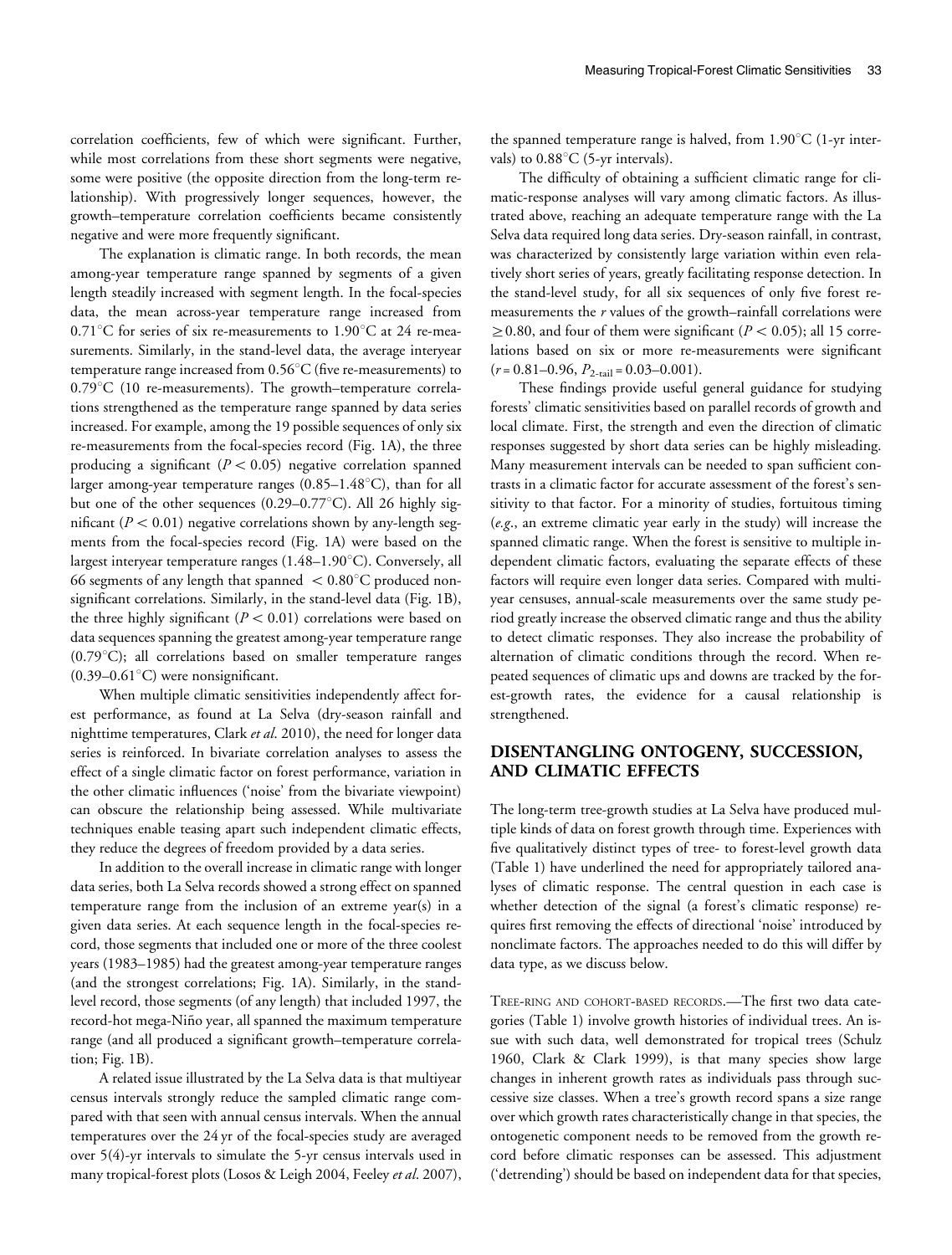| Data type                                                                                                                                                             | Resulting metric                                                                                                                | Analysis requirements                                                                                                                                                                                    |
|-----------------------------------------------------------------------------------------------------------------------------------------------------------------------|---------------------------------------------------------------------------------------------------------------------------------|----------------------------------------------------------------------------------------------------------------------------------------------------------------------------------------------------------|
| 1. Tree-ring records                                                                                                                                                  | Individual growth histories                                                                                                     |                                                                                                                                                                                                          |
| Increment history based on a series of growth<br>rings in a core or cross section from an<br>individual tree                                                          | Diameter increments through the part of the tree's<br>life represented in the increment series                                  | To discern climatic influences on the tree's growth<br>history requires removing that species'<br>characteristic ontogenetic changes in growth from<br>the ring record (detrending)                      |
| 2. Cohort-based records                                                                                                                                               | Species-level growth through time                                                                                               |                                                                                                                                                                                                          |
| For a given species, growth through time by a<br>sample of trees, all measured over each census<br>interval of the record                                             | Diameter increments through time of a sample of<br>trees of a given species                                                     | To discern climatic influences on the cohort's<br>growth history requires removing from each tree's<br>increments that species' ontogenetic changes in<br>growth (detrending)                            |
| 3. Stand-level data (old-growth forest)                                                                                                                               | Forest-level growth through time                                                                                                |                                                                                                                                                                                                          |
| Increments of all stems in the plot that are above<br>the minimum diameter and alive through any<br>census interval                                                   | Plot-level mean diameter increment and estimated<br>aboveground biomass change per hectare, in each<br>census interval          | If plot-level floristics and stem size distribution do<br>not change through time, temporal growth<br>variation can be interpreted as climatic (no<br>detrending)                                        |
| 4. Stand-level data (successional forest)                                                                                                                             | Forest-level growth through time                                                                                                |                                                                                                                                                                                                          |
| Increments of all stems in the plot that are above<br>the minimum diameter and alive through any<br>census interval                                                   | Plot-level mean diameter increment and estimated<br>aboveground biomass production per hectare, in<br>each interval             | Effects on stand-level growth of changing floristics<br>and distributions of stem sizes must first be<br>removed from the record, to detect climatic<br>responses of stand-level growth                  |
| 5. A subgroup of stems in a stand                                                                                                                                     | Subgroup growth through time                                                                                                    |                                                                                                                                                                                                          |
| For a selected subgroup (species, size-class),<br>increments of all stems in the plot that are above<br>the minimum diameter and alive through any<br>census interval | Mean diameter increment and estimated<br>aboveground biomass production per hectare by<br>the subgroup, in each census interval | If the subgroup's stem size distribution and<br>floristics are unchanged through time, temporal<br>growth variation can be interpreted as climatic (no<br>detrending); otherwise, detrending is required |

TABLE 1. Different data types from long-term studies of tree growth, with their associated analysis requirements for assessing climatic growth responses.

ideally from other trees at the same site and spanning the same range of climatic variation as in the record being detrended.

For our 16-yr analysis of interannual growth variation at La Selva by cohorts of adults of the six focal tree species (Clark et al. 2003), independent data enabled us to identify size-related growth changes. For each species, the long-term study had produced large samples of annual diameter increments from many other individuals of all adult sizes and from 16 climate-years (Clark & Clark 2006). This much larger dataset enabled us to screen and, where necessary, detrend the growth record of each tree in the focal cohorts before assessing each record for relationships with climatic variation (Clark et al. 2003).

Unfortunately, datasets are available for few tropical tree species for independently characterizing the species' ontogenetic growth changes. When ontogenetic patterns are instead inferred from the same growth records that are being evaluated for climatic responses, there is a risk of a problem well recognized by dendroclimatologists (Esper et al. 2002, Sarris et al. 2007). Progressive effects on tree growth from a directional climatic trend, such as growth reductions in response to the recent decadal increases in tropical temperatures (Malhi & Wright 2004), could be erroneously attributed to ontogeny and removed from the record in the detrending operation, thus invalidating any inferences made from the record about the trees' climatic sensitivities.

Growth records based on tree-rings or cohort histories can also be affected by two types of ecological step changes. One is the large jump in growth that typically occurs when a tree moves from shaded conditions to the high crown illumination that comes with reaching the canopy (i.e., 'release'; Brienen & Zuidema 2006). The subsequent increased growth in an individual's record could lead to a mistaken inference of a positive effect of contemporary directional climatic change. One solution is to restrict the analysis to canopylevel trees (Clark et al. 2003). Alternatively, each tree's record can be examined for such a step-change increase in growth, and analysis can be limited to the inferred post-release portion of the record (Jump et al. 2006). A second possible confounding effect (Lewis et al. 2004) is the growth slowdown that can precede tree death (Swaine 1994; D. B. Clark & D. A. Clark, unpubl. data). Such an effect can be ruled out, however, if all the studied trees survive several years beyond the period analyzed.

STAND-LEVEL DATA.—Repeatedly measuring all the live trees in a given plot of forest (data types 3, 4; Table 1) produces a very different type of growth record. Stand-level growth is integrated over all plant species and functional groups and over all stem sizes above the study's minimum size limit. Through time, successive stand-level growth data from a plot are produced by a progressively changing sample of individuals. In each interval, some trees die and new trees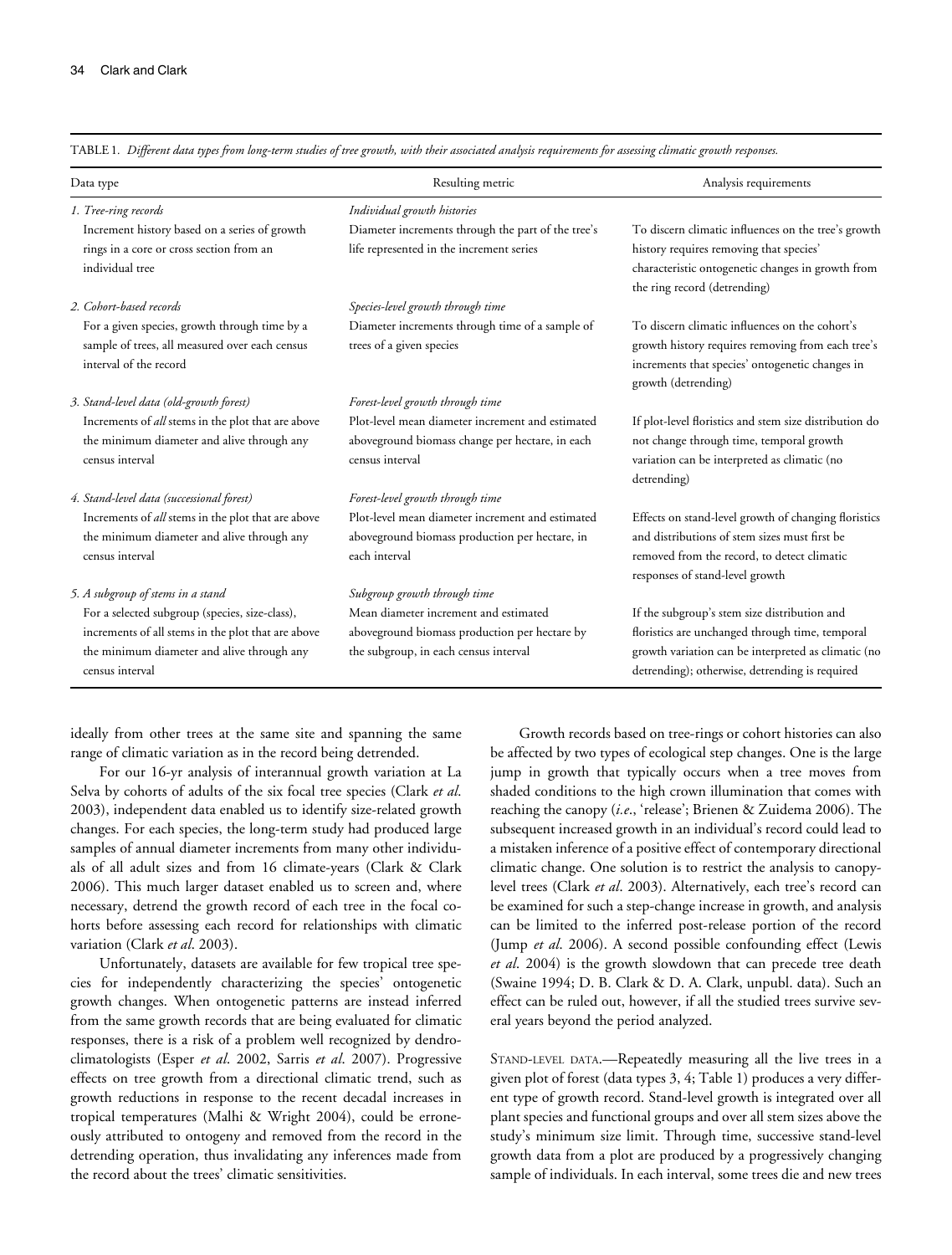grow into the sample. The stem turnover in tropical-forest stands can be large. In the La Selva stand-level study, for example, 24 percent of the 4400 live stems  $\geq 10$  cm diam in the initial sample (September 1997) had died by the end of year 10, while 25 percent of the 4407 live trees at the end of year 10 (September 2007) had recruited into the sample in years after the initial census.

For assessing climatic influences based on a time series of stand-level growth, a key issue is whether either the floristics or the size distribution of the stems in the plot significantly changes over the study period. If neither does, any temporal variation in the stand growth record can be straightforwardly related to climatic factors. If the sample's composition significantly changes over time, however, such that faster- or slower-growing size-classes or species become a greater fraction of the stems, the temporal patterns in stand-level growth will be the joint result of tree responses to climatic variation and the changes in stand composition.

Distinguishing these two components of the growth record is clearly required for all 'recovering forests' (Chazdon 2003), an increasing fraction of tropical forests. These forests (Chazdon 2008) include secondary stands developing on abandoned cleared land, forests being actively restored through human intervention, and forests recuperating from large natural disturbances. In such stands, the size and species distributions of the stems are directionally changing. If the successional component of the temporal growth changes can be isolated and quantified, that pattern could be used to detrend the record for this 'ontogeny' of stand-level growth, much as is done for the records of individual trees, and then the detrended record could be analyzed for climatic effects.

The question of possible internal change through time also needs to be investigated for stands considered to be old-growth. Although compositional stability is often assumed for such forests, a careful look may prove otherwise. For example, in the 50-ha Forest Dynamics Plot on Barro Colorado Island, Panama (Losos & Leigh 2004), the abundance of 1–2 cm diam stems declined by 21 percent between 1982 and 2000 (Clark 2007). Significant directional floristic changes can also occur (Laurance et al. 2004, Chave et al. 2008).

TREE SUBSETS WITHIN A STAND.—The final category of forest-growth data (data type 5; Table 1) is based on a subgroup of trees in a stand-level dataset. When the focus is on a particular species or functional group, if there is little turnover (recruitment, mortality) in the selected group, the growth record will be largely from the same trees followed over a period of time, thus effectively a cohort. If the sample's size distribution shifts substantially over the interval (as the trees grow to progressively larger sizes), the record would need to be detrended for any characteristic ontogenetic effects on growth before it can be assessed for climatic responses. In contrast, if the focal group undergoes substantial stem turnover during the study period and shows no significant net change over time in the stem-size distribution, no detrending is needed. A second type of stand subgroup would be all stems in a particular size range. In this case, the sample needs to be assessed for changes in both size distribution and floristics over the observation period; any detected

changes would need to be factored into the interpretation of the temporal growth variation.

CALCULATING THE INCREMENTS.—For all five types of tree-growth records (Table 1), a consideration is whether to work with absolute diameter increments, or instead to either relativize them to the individual's size (relative growth rate [RGR]; Newbery & Lingenfelder 2004, Feeley et al. 2007) or calculate basal-area increments. RGR maximizes growth variation for the smallest trees and reduces it at larger tree sizes; this metric, therefore, leads to a very different species-level growth ontogeny compared with that based on absolute diameter increments. Basal-area increments produce yet a third ontogenetic pattern (Clark & Clark 1999). We recommend basing analyses of tree climatic responses on absolute diameter increments. This metric is the most transparent and it facilitates comparisons of tree growth across studies.

# HIGH-QUALITY CLIMATIC DATA: A CRITICAL ELEMENT

Assessing a forest's climatic responses through a study period requires a reliable meteorological record for that period. After recently spending the better part of 2 yr screening and documenting La Selva's records, we now keenly appreciate the need for careful evaluation, and where necessary, improvement of long-term climatic data. Analyses based on off-the-shelf meteorological records can produce highly misleading findings. To be usable for assessing forest climatic responses, the climatic records need to have been screened for many types of errors, gap-filled and, if necessary, corrected for long-term internal consistency.

DATA QUALITY.—Many kinds of quality-control issues arise with climatic monitoring, even for the simplest manual data (Aguilar et al. 2005). This means that researchers need to investigate whether the quality of an existing climatic record is sufficient for a given type of analysis. Two examples come from the early years of La Selva's weather station. The daily maximum/minimum temperatures were initially read by assorted, unsupervised station personnel, some of whom evidently read the wrong end of the sliding bar in the thermometers; the resulting erratic records had to be discarded and replaced by regression with off-site temperature records. Similarly, the early manual rainfall records include many missed days followed by multiple days' accumulated rainfall, making that part of the record unusable at the daily scale. This problem, also noted in the manual rainfall data from Barro Colorado Island, Panama (Windsor 1990), is likely to affect most manual rainfall records.

The installation of an automated station might be expected to eliminate such problems. Unfortunately, there is no such thing as an automatic weather station. Many issues arise with the records they produce. Examples from La Selva include: corrupted or missing data caused by low batteries or temporary system problems during logger re-programming; inaccurate daily summary metrics due to logger malfunction or because calculations were based on incompletely logged days; major data loss when a data storage module failed; and mis-managed data (e.g., lost files or mis-pasting new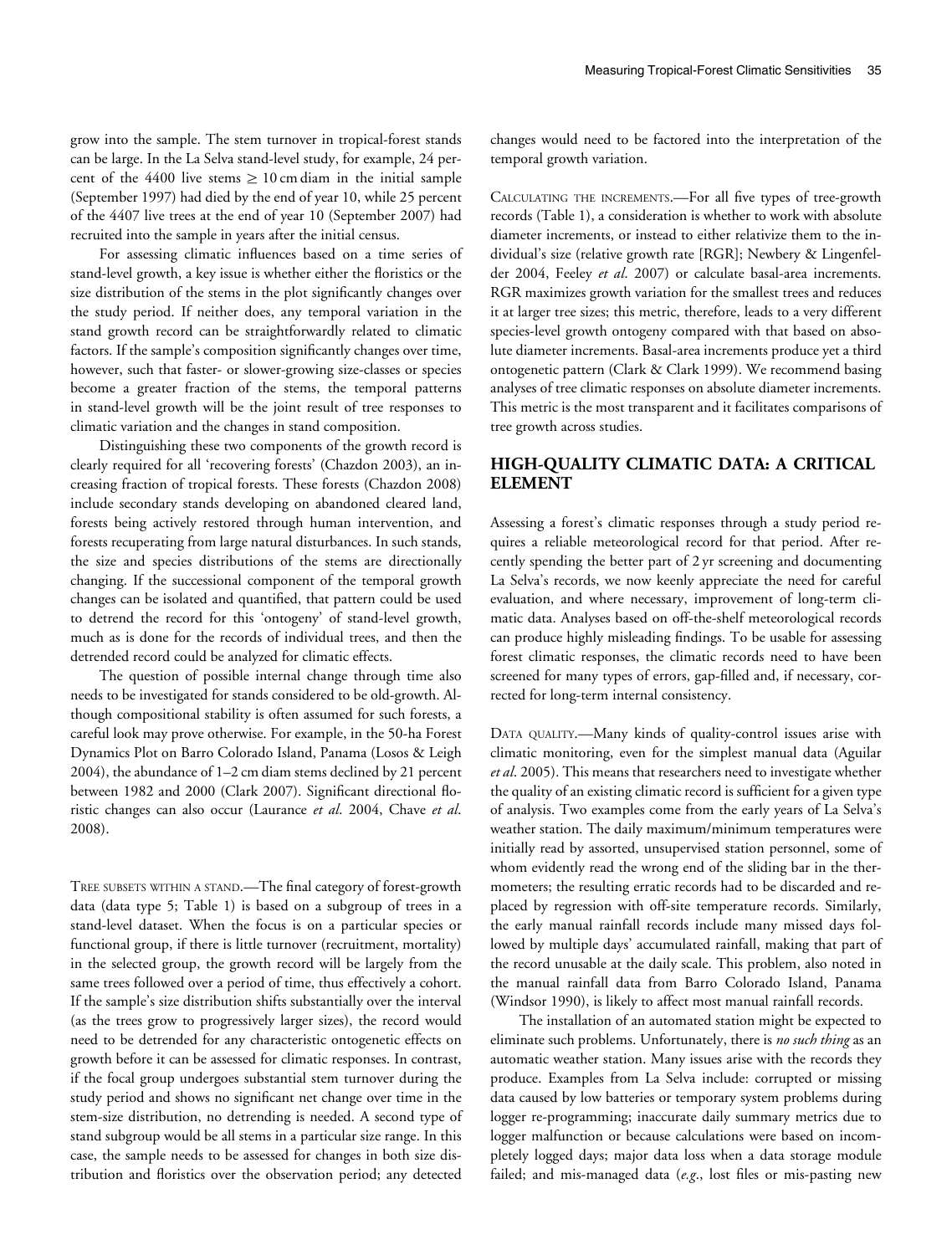records into the master file). Further, as has happened twice at La Selva in recent years, a lightning strike can destroy the automated station; unless complete backup equipment is on site, large data gaps (weeks/months) can result.

The sensors themselves also present challenges. (1) Replicate sensors, even of the same model, can give significantly different readings. Installing a new temperature sensor on the La Selva station in 2007 produced a marked temperature offset (up to  $0.7^{\circ}$ C higher), requiring back correction of the subsequent record (see 'Internal consistency of the record'). A replacement sensor should first be run in parallel with the existing one, both to check that it is functioning correctly and to produce the necessary cross-sensor regression should there be a significant offset. (2) In the tropics, sensors need frequent maintenance against biotic interference. Wasps build nests in the chamber holding the temperature/humidity sensor. Spiders' webs can internally immobilize tipping-bucket rain gauges. The light sensors need regular cleaning to remove algal build-up and blockage from bird droppings or other detritis. (3) Both types of light sensors (pyranometers, quantum sensors) are far from 'plug and play'. They come with an individualized calibration value. Mis-entering this number into the datalogger program corrupts all data generated by that sensor. Further, quantum sensors progressively degrade under conditions of high temperatures and humidity. At La Selva, a large series of on-site recalibrations ( $N = 14$ ) showed these sensors can lose 10–20 percent of their sensitivity in the first year. When sensitivity loss is found, the re-calibration data can be used to back correct the sensor's data with a linear interpolation; however, linearity is an assumption, and these corrections are themselves subject to human error.

The quality of meteorological records can be greatly enhanced by real-time quality assurance and on-site measurement redundancy. The shorter the delay before data screening, the smaller the data gap when a sensor fails (e.g., a frozen-up tipping-bucket rain gauge producing periods of null readings, a recurring problem at La Selva). Paralleling the automated data for key climatic factors with daily manual measurements (e.g., rain gauge, high-quality maximum/minimum thermometers) enables error trapping and corrections, detection of significant sensor drift, and gap filling (see below). Similarly, running pairs of quantum sensors or pyranometers that are re-calibrated and replaced on different schedules reduces gaps and uncertainties in the long-term radiation record.

FILLING THE DATA GAPS.—Unfilled data gaps can produce inaccurate summary climatic data. Given the episodic nature of both heavy rainfalls and droughts, a record with data gaps could mis-represent all rainfall metrics, which are based on totals over given periods. For other climatic factors, the potential impact of data gaps on summary metrics will be greatest for factors with substantial within-year variation (seasonality or extreme events).

Virtually all meteorological records contain data gaps. Even for well-maintained automated stations, corrupted data and data loss can result from sensor replacements, program changes, low batteries, and human error when downloading or managing data. Manual-gauge records, which depend on a person making the measurement every day of the year, are clearly subject to gaps from the human side. When both types of climatic records are screened for data quality, removing questionable data creates more gaps.

Gap filling is therefore a general need for climatic records. Onsite redundancy of sensors is the best solution. When only one of a pair of parallel sensors fails, data gaps can be filled based on crosssensor regressions. A second weather station running elsewhere at the study site provides added benefits (protection against major data loss from total failure of a station; information on how climatic conditions vary spatially within the study site). When no such cross-regression solution exists, however, gaps can be filled by 'bracket-averaging' (filling the data gap with the average of prior and succeeding good data) or using a seasonal model for that climatic factor based on long-term local weather data. When all cases of gap filling and the method used in each case are specified in the climatic record's documentation, subsequent data users have the option to reconstruct the record differently based on the original data.

INTERNAL CONSISTENCY OF THE RECORD.—A fundamental concern is that changes over time in measurement methods can seriously corrupt long-term climatic records. Artifactual temporal variation in climatic data can be caused by sensor/gauge replacements, by relocating the weather station, by moving sensors, by major vegetation/structural changes around an existing station (Pielke et al. 2007), or by changing how climatic metrics are derived (see below). At La Selva, for example, daily maximum air temperatures reported from the automated sensor are  $ca$  0.6°C higher than the manual thermometer readings; likely causes are the thermometer's greater temporal inertia and higher temperatures in the automated sensor's small metal enclosure. Another example is the consistent difference between rainfall measured with a tipping-bucket rain gauge at the top of an above-canopy tower during many periods of the last several years (data provided by S. F. Oberbauer) and that measured by manual gauge at the (ground-based) La Selva met station ca 2 km away. The data for daily rainfall from the southwest-trail tower during the year 2000, for example, while highly correlated with those of the La Selva met station  $(r^2 = 0.94, N = 203 \text{ d})$ , were 15 percent lower.

Any long-term climatic record is highly likely to include one or more significant methods changes, such as the switch from manual to automated temperature measurements, or a sensor replacement producing a data offset. The record's long-term internal consistency therefore depends on explicit adjustment of the data from either before or after such changes, to remove the effect of the methods change on the long-term record. To make such adjustments requires parallel data series from the two instruments/locations/ heights over a sufficient period to obtain a good regression between them, and replacement of the actual prior (or succeeding) data with values based on this cross regression.

A researcher unaware of these issues and in need of climatic data for their study site might be tempted to splice together disparate climatic datasets that cover different parts of their study period. Such a patched-together record is unfortunately likely to produce an erroneous climate history. Even when an apparently continuous record is available, its internal consistency should be investigated.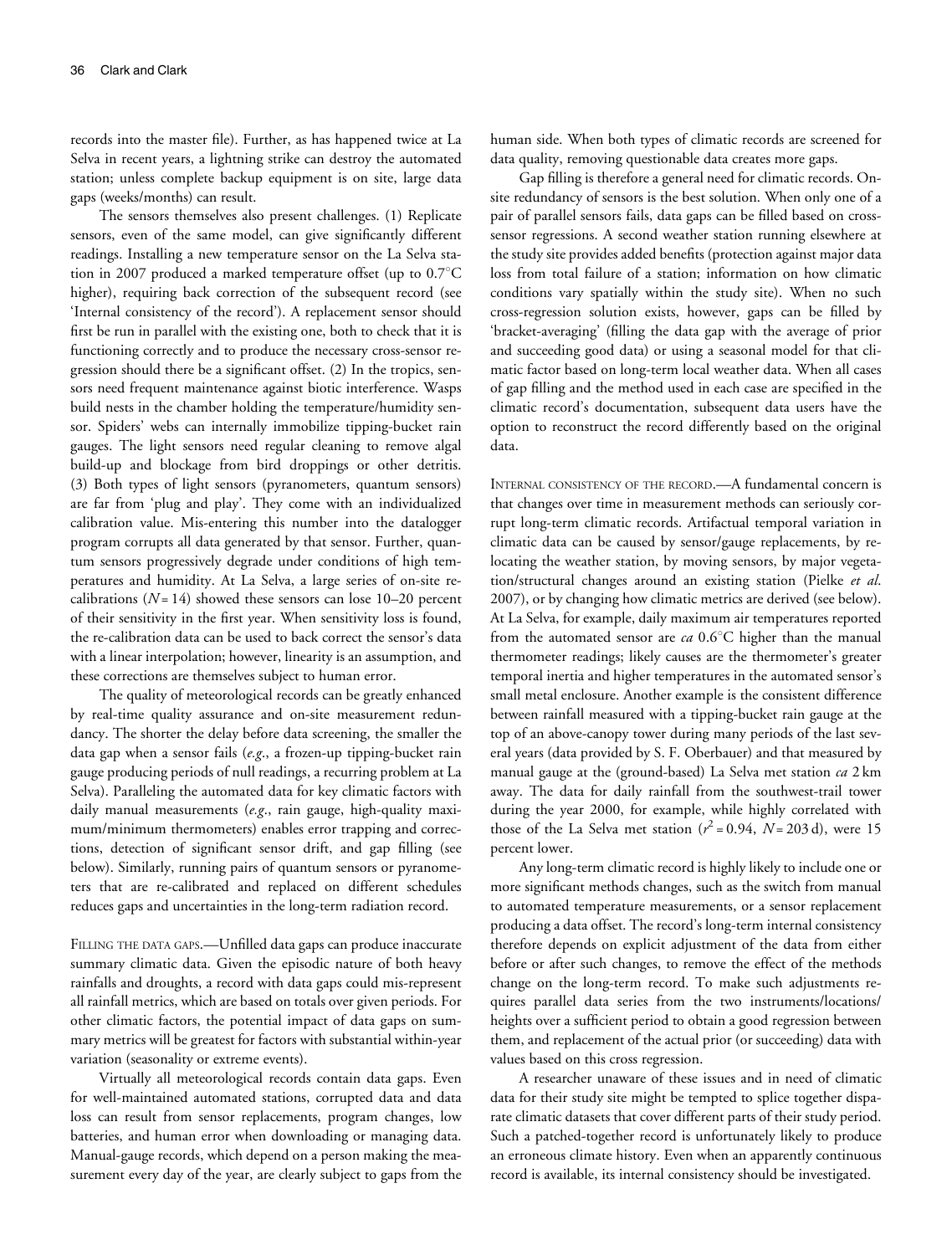INSIGHTS FROM THE LA SELVA RECORDS.—At La Selva, duplicated sensors and parallel weather stations on site, along with correlated off-site temperature records, have made it possible to construct internally consistent, complete records for daily maximum and minimum temperatures and daily rainfall over the last 27 yr and for monthly rainfall since 1957 [\(http://www.ots.ac.cr/meteoro/](http://www.ots.ac.cr/meteoro/)). Although the principal weather station was re-located in 1982, rainfall gauges were run in parallel at the old and new sites for 10 yr, enabling adjustment of the earlier rainfall record by regression. Since early 1992, parallel manual and automated measurements have provided on-site benchmarking for daily maximum/minimum temperatures and daily rainfall. Additional help for gap filling and quality checks for the climatic data have also come from the meteorological arrays run on one or two above-canopy towers during many periods since 1997 (data provided by J. O'Brien, H. W. Loescher, and S. F. Oberbauer). Two insights provided by the resulting long-term records merit discussion.

MEAN TEMPERATURE.—One discovery based on the La Selva records is a dramatic illustration of how internal inconsistency can corrupt a climatic record, in this case for the metric mean temperature, a key climatic parameter for study sites. Daily mean temperature is straightforwardly produced by programming an automated station to average all readings from a temperature sensor over each 24-hr period. But how is/was this metric derived at sites lacking an automated station? Aguilar et al. (2003) list four distinct ways mean temperature has been estimated from manual data. A study of Brazilian temperature records, for example, found the mean temperature data to be based on three different estimation methods involving combining and differentially weighting manualthermometer readings taken at two, three, or four different times in a 24-hr period (Victoria et al. 1998). One often-used formula has been to average the readings of each day's maximum and minimum temperatures as read from maximum/minimum thermometers.

This last method underlies the still standard citation (Sanford et al. 1994) for La Selva's 'average monthly air temperature' being  $25.8^{\circ}$ C. With the automated station paralleled by daily maximum/ minimum thermometer readings at La Selva since 1992, it is now possible to compare the values for mean temperature derived these two ways. Figure 2A gives the annual values based on complete (gap filled) records of both versions of this metric over the 14-yr period 1993–2006 at La Selva. While both versions indicate increasing mean temperatures over this period, the actual (automated) values are  $ca$  1 $\mathrm{C}$  lower than the manual-based estimates, and the latter indicate much stronger increases in mean temperature over this period  $(+0.61^{\circ}C$  per decade) than are shown by the actual logged values  $(+0.25^{\circ}C$  per decade).

Further, had the two records been simply spliced together at a hypothetical time of switching from the manual measurements to an automated station (Fig. 2B), the spliced record would have spuriously indicated strong cooling over this period (  $-$  0.77 $^{\circ}$ C per decade). Had the La Selva record for mean temperature been produced by simply extending the prior series of manual data-based



FIGURE 2. Effects of methods differences on the metric mean temperature at La Selva, Costa Rica for the period 1993–2006. (A) Annual means of daily mean temperature as estimated from manual-thermometer data (upper line; mean temperature =  $-95.94+0.06$ year,  $r = +0.60$ ,  $P_{2\text{-tail}} = 0.02$ ) are substantially higher and indicate a stronger directional increase than shown by annual values based on 24-h averages of logged temperatures from an automated weather station (lower line: mean temperature =  $-24.68+0.02$ year,  $r = +0.39$ ,  $P_{2\text{-tail}} = 0.17$ ). (B) An illustration of how joining data series that were generated by different methods can strongly corrupt a long-term record: a spurious cooling trend is indicated (mean temperature =  $179.13 - 0.08$ year,  $r = -0.56$ ,  $P_{2\text{-tail}} = 0.04$ ) when data from before and after a hypothetical switch from manual to automated measurements are joined with no adjustment for long-term consistency.

estimates with the automated data that began in 1992, the resulting internally inconsistent record would have indicated a spurious cooling on the scale of the long-term interyear range in minimum temperatures over which we found large effects on La Selva tree growth.

It is generally recognized (Victoria et al. 1998, New et al. 2002) that methods changes through time and among-station methods differences could be affecting the trends inferred from available records of mean temperature from most countries. In the world climatic data bases, some tropical sites' records for mean temperature (Malhi & Wright 2004) have been variously estimated from manual data. The longer records may include shifts between methods of estimating mean temperatures from such data; such a shift in Brazilian temperature records was found by Victoria et al. (1998) to strongly affect temperature trends from records initiated before 1938. Tropical records initiated in recent decades may come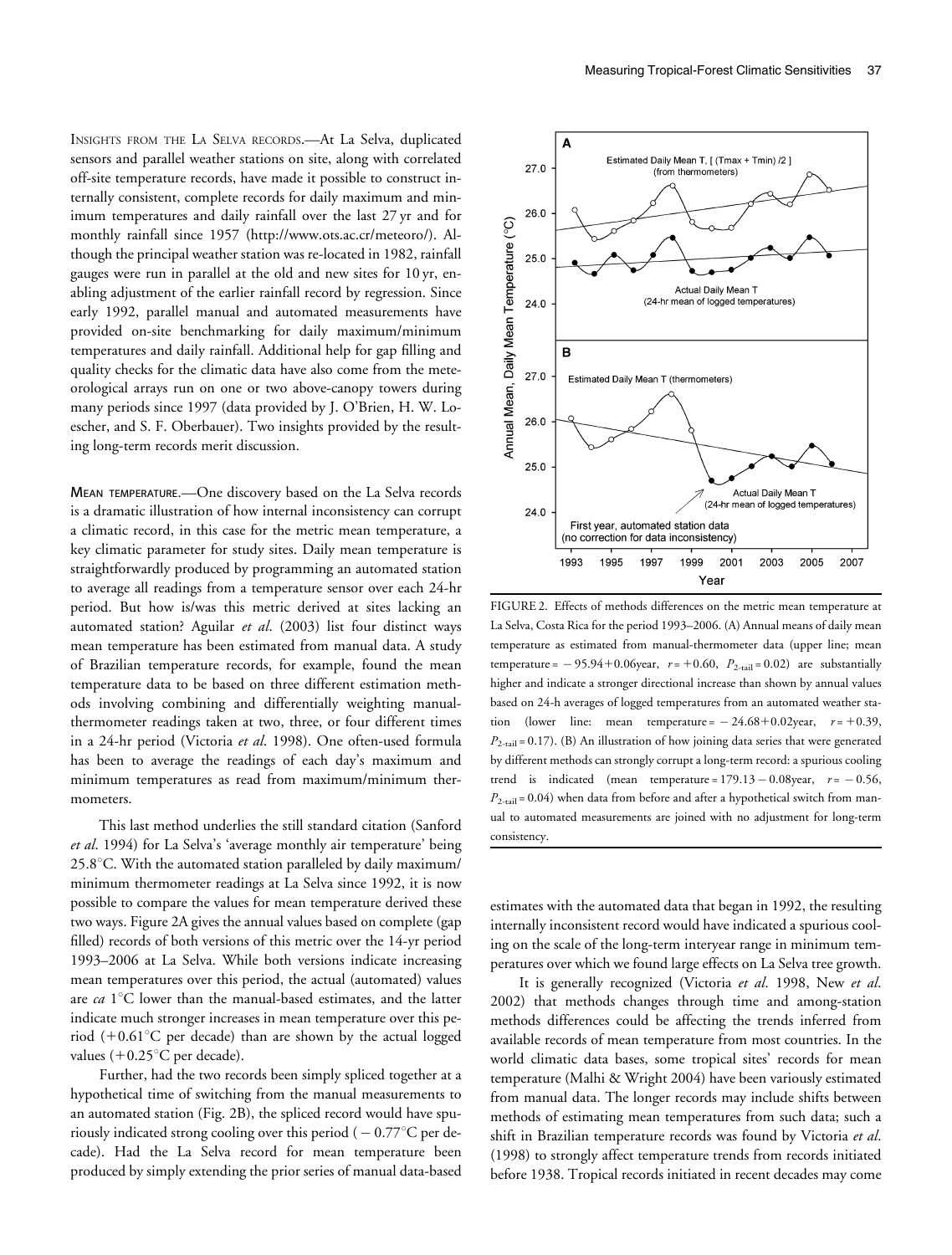exclusively from an automated weather station. Still others, perhaps many, have spanned the switch from manual to automated temperature measurements.

Clearly, for any given site, internal inconsistency produced by a switch in estimation methods, or by the change from manual to automated data, can seriously corrupt a long-term climatic record. As illustrated by the example based on different methods for deriving mean temperature at La Selva (Fig. 2), it will be key to first investigate the methods underlying existing climatic records (studying the available documentation, consulting with the site manager) before considering using them in climatic-response and climatictrend studies. Especially when datasets are not well documented, useful precautions are to inspect the total graphed record for large step changes and to compare the record with others from nearby areas and to a global tropical index like the tropical Goddard Institute for Space Studies Annual mean Land-Ocean Temperature Index [\(http://data.](http://data.giss.nasa.gov/gistemp/tabledata/ZonAnn.Ts+dSST.txt) [giss.nasa.gov/gistemp/tabledata/ZonAnn.Ts+dSST.txt](http://data.giss.nasa.gov/gistemp/tabledata/ZonAnn.Ts+dSST.txt)). The La Selva long-term records of annual mean temperature (16 yr) and of annual means of daily minimum temperature (26 yr) are both highly significantly correlated  $(P < 0.0001)$  with this independent global index  $(r^2 = 0.80$  and 0.76, respectively).



FIGURE 3. The value of long climatic records as context for interpreting shortterm patterns. While a significant rainfall increase is seen in recent data (A: 1983–2006) from La Selva, Costa Rica (see text), the total La Selva record (B: 1958–2006) in fact indicates no long-term change.

THE IMPORTANCE OF A LONG VIEW.—A second insight gained from working with the La Selva climatic data is the value of long-term records as context for interpreting shorter-term climatic patterns. During the 24-yr period of the focal-species study, there was a highly significant increase in annual rainfall at La Selva (Fig. 3A;  $r^2$  = 0.42,  $P$  < 0.001). Had the available information been limited to this record, a reasonable expectation might have been that La Selva was headed for further increases in rainfall, an apparent effect of global climatic change. The total 49-yr La Selva rain record, however (Fig. 3B), shows there has been no significant directional change in annual rainfall ( $r^2$  = 0.002). Before drawing conclusions from a local climatic record, particularly if it is limited to a few decades, it will be valuable to compare it with longer data series from neighboring locales (Aguilar et al. 2003).

### **CONCLUSIONS**

Relating long time series of repeat measurements of the performance of representative tropical forests around the world to parallel records of local climatic variation is one promising approach for assessing this biome's current climatic sensitivities. Although such studies cannot provide certainty regarding how forests will respond in future decades (when temperatures will exceed currently observed tropical ranges; Wright et al. 2009), they can reveal which climatic factors are already provoking forest responses in different areas of the world tropics. Such information would improve current vegetation process models, producing more realistic projections of likely futures for these ecosystems.

Based on the analyses and observations presented in this paper, three aspects merit particular attention for this research approach. (1) While long-term forest measurements are underway in many tropical forests worldwide, because multiyear census intervals are nearly universally used, the accumulated data series for most forests is still very small (Clark 2007). More broadly implementing annual-scale re-measurements (as is underway in the CTFS plots) will greatly speed progress toward sufficient data series in many tropical forests. (2) Before carrying out analyses for climatic effects on forest performance, investigators need to evaluate the forest-growth data for possible confounding effects of tree ontogeny or stand-level compositional change and then make the appropriate data adjustments. (3) More attention needs to be focused on sites' climatic records. Greater resources need to be dedicated to climatic monitoring for tropical-forest sites. On-site redundancy for monitoring the most critical climate variables (e.g., manual and automated measurements of daily rainfall and temperatures) and real-time quality assurance can greatly improve long-term climatic records. Issues of data quality are particularly important for longterm records of temperature, given the large growth responses found at La Selva over quite small interannual temperature ranges. Investigators should carefully evaluate long-term climate records before using them to assess climatic impacts on forest performance. Given the global implications of findings from such studies, it is critically important to get them right.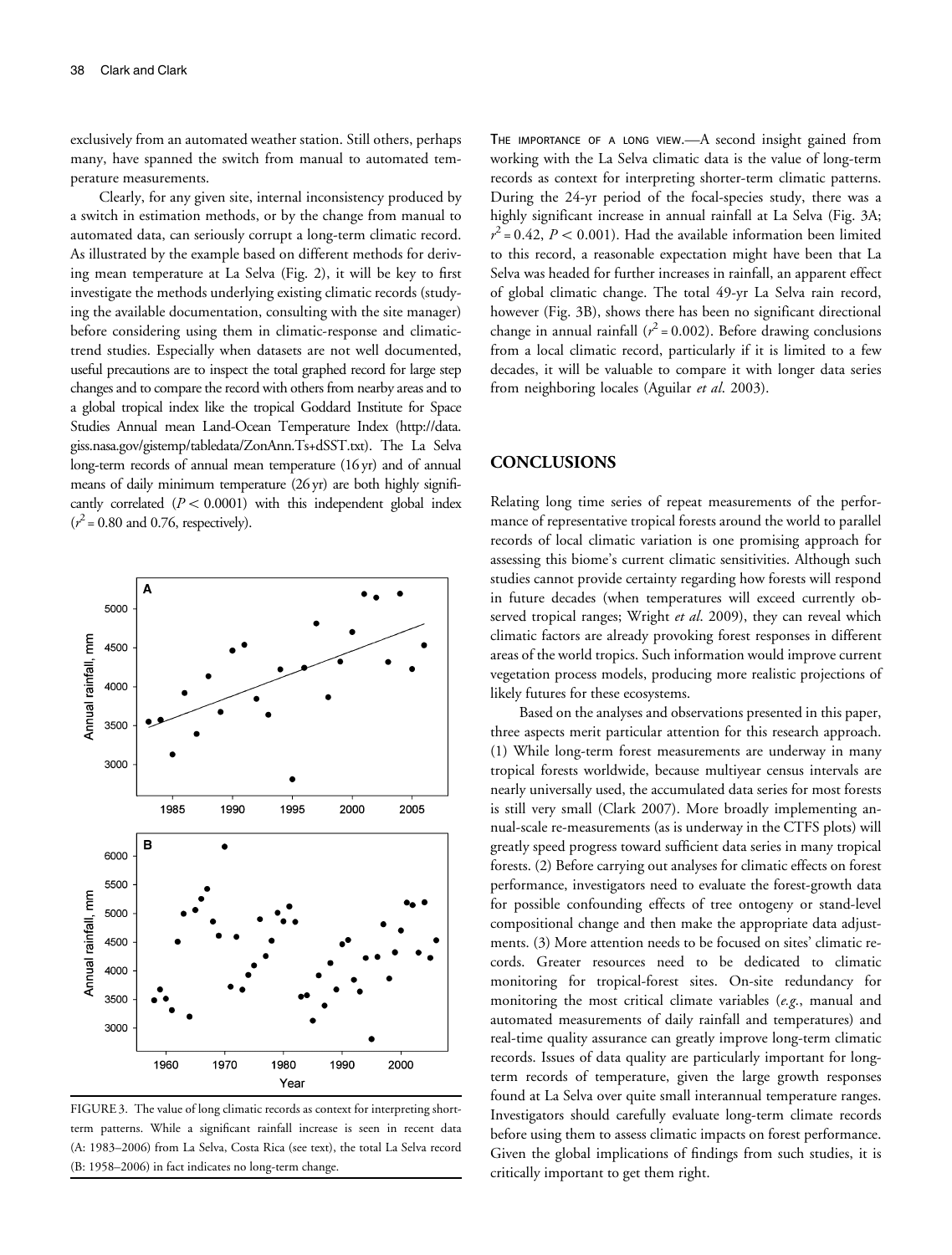# ACKNOWLEDGMENTS

We thank subject editor R. Chazdon and two anonymous reviewers for constructive comments on the manuscript. Partial support of the authors during manuscript preparation was provided by National Science Foundation grants EAR-0421178, LTREB DEB-0640206, and LTREB DEB-0841872. The focal-species and forest inventory studies have been made possible by current and past support from NSF's LTREB program and (in 2003–2008) Conservation International's TEAM Initiative. We thank OTS and the La Selva staff for excellent logistic support, for the institutional investments of personnel and resources for on-site climate monitoring, and for protecting the La Selva forest.

### LITERATURE CITED

- ADAMS, J. M., AND G. PIOVESAN. 2005. Long series relationships between global interannual CO<sub>2</sub> increment and climate: Evidence for stability and change in role of the tropical and boreal-temperate zones. Chemosphere 59: 1595–1612.
- AGUILAR, E., I. AUER, M. BRUNET, T. C. PETERSON, AND J. WIERINGA. 2003. Guidelines on climate metadata and homogenization. World Meteorological Organization Technical Document No. 1186, World Climate Data and Monitoring Programme (WCDMP) Series. World Meteorological Organization, Geneva, Switzerland.
- AGUILAR, E., T. C. PETERSON, P. RAMÍREZ OBANDO, R. FRUTOS, J. A. RETANA, M. SOLERA, J. SOLEY, I. GONZÁLEZ GARCÍA, R. M. ARAÚJO, A. ROSA SANTOS, V. E. VALLE, M. BRUNET, L. AGUILAR, L. ALVAREZ, M. BAUTISTA, C. CAStañón, L. Herrera, E. Ruano, J. J. Sinay, E. Sánchez, G. I. HERNÁNDEZ OVIEDO, F. OBED, J. E. SALGADO, J. L. VÁZQUEZ, M. BACA, M. GUTIÉRREZ, C. CENTELLA, J. ESPINOSA, D. MARTÍNEZ, B. OLMEDO, C. E. OJEDA ESPINOZA, R. NÚÑEZ, M. HAYLOCK, H. BENAVIDES, AND R. MAYORGA. 2005. Changes in precipitation and temperature extremes in Central America and northern South America, 1961–2003. J. Geophys. Res, 110, D23107, doi: [10.1029/12005JD006119.](10.1029/12005JD006119)
- BERTHELOT, M., P. FRIEDLINGSTEIN, P. CIAIS, J.-L. DUFRESNE, AND P. MONFRAY. 2005. How uncertainties in future climate change predictions translate into future terrestrial carbon fluxes. Global Change Biol. 11: 959–970.
- BONAN, G. B. 2008. Forests and climate change: Forcings, feedbacks, and the climate benefits of forests. Science 320: 1444–1449.
- BRANDO, P. M., D. C. NEPSTAD, E. A. DAVIDSON, S. E. TRUMBORE, D. RAY, AND P. CAMARGO. 2008. Drought effects on litterfall, wood production and belowground carbon cycling in an Amazon forest: Results of a throughfall reduction experiment. Philos. Trans. R. Soc. Lond., Ser. B 363: 1839–1848.
- BRIENEN, R. J. W., AND P. A. ZUIDEMA. 2006. Lifetime growth patterns and ages of Bolivian rain forest trees obtained by tree ring analysis. J. Ecol. 94: 481–493.
- CHAVE, J., R. CONDIT, H. C. MULLER-LANDAU, S. C. THOMAS, P. S. ASHTON, S. BUNYAVEJCHEWIN, L. L. CO, H. S. DATTARAJA, S. J. DAVIES, S. ESUFALI, C. E. N. EWANGO, K. J. FEELEY, R. B. FOSTER, N. GUNATILLEKE, S. GUNA-TILLEKE, P. HALL, T. B. HART, C. HERNÁNDEZ, S. P. HUBBELL, A. ITOH, S. KIRATIPRAYOON, J. V. LAFRANKIE, S. LOO DE LAO, J.-R. MAKANA, M. N. S. NOOR, A. R. KASSIM, C. SAMPER, R. SUKUMAR, H. S. SURESH, S. TAN, J. THOMPSON, M. D. C. TONGCO, R. VALENCIA, M. VALLEJO, G. VILLA, T. YAMAKURA, J. K. ZIMMERMAN, AND E. C. LOSOS. 2008. Assessing evidence for a pervasive alteration in tropical tree communities. PLoS Biol. 6, e45, doi: [10.1371/journal.pbio.0060045.](10.1371/journal.pbio.0060045)
- CHAZDON, R. L. 2003. Tropical forest recovery: Legacies of human impact and natural disturbances. Perspect. Plant Ecol. Evol. Syst. 6: 51–71.
- CHAZDON, R. L. 2008. Beyond deforestation: Restoring forests and ecosystem services on degraded lands. Science 320: 1458–1460.
- CLARK, D. A. 2007. Detecting tropical forests' responses to global climatic and atmospheric change: Current challenges and a way forward. Biotropica 39: 4–19.
- CLARK, D. A., AND D. B. CLARK. 1999. Assessing the growth of tropical rain forest trees: Issues for forest modeling and management. Ecol. Appl. 9: 981–997.
- CLARK, D. A., S. C. PIPER, C. D. KEELING, AND D. B. CLARK. 2003. Tropical rain forest tree growth and atmospheric carbon dynamics linked to interannual temperature variation during 1984–2000. Proc. Natl. Acad. Sci. 100: 5852–5857.
- CLARK, D. B., AND D. A. CLARK. 2006. Tree growth, mortality, physical condition, and microsite in an old-growth lowland tropical rain forest. Ecology 87: 2132.
- CLARK, D. B., D. A. CLARK, AND S. F. OBERBAUER. 2010. Annual wood production in a tropical rain forest in NE Costa Rica linked to climatic variation but not to increasing CO<sub>2</sub>. Global Change Biol. 16: 747–759.
- DENMAN, K. L., G. BRASSEUR, A. CHIDTHAISONG, P. CIAIS, P. M. COX, R. E. DICKINSON, D. HAUGLUSTAINE, C. HEINZE, E. HOLLAND, D. JACOB, U. LOHMANN, S. RAMACHANDRAN, P. L. DA SILVA DIAS, S. C. WOFSY, AND X. ZHANG. 2007. Couplings between changes in the climate system and biogeochemistry. In S. Solomon, D. Qin, M. Manning, Z. Chen, M. Marquis, K. B. Averyt, M. Tignor, and H. L. Miller (Eds.). Climate change 2007: The physical science basis. Contribution of working group I to the fourth assessment report of the intergovernmental panel on climate change, pp. 499–587. Cambridge University Press, Cambridge, UK.
- DOUGHTY, C. E., AND M. L. GOULDEN. 2008. Are tropical forests near a high temperature threshold? J. Geophys. Res. – Biogeosci. 113, G00B07, doi: [10.1029/2007JG000632.](10.1029/2007JG000632)
- ESPER, J., E. R. COOK, AND F. H. SCHWEINGRUBER. 2002. Low-frequency signals in long tree-ring chronologies for reconstructing past temperature variability. Science 295: 2250–2253.
- FEELEY, K. J., S. J. WRIGHT, M. N. N. SUPARDI, A. R. KASSIM, AND S. J. DAVIES. 2007. Decelerating growth in tropical forest trees. Ecol. Lett. 10: 1–9.
- FISHER, R. A., M. WILLIAMS, A. LOLA DA COSTA, Y. MALHI, R. F. DA COSTA, S. ALMEIDA, AND P. MEIR. 2007. The response of an Eastern Amazonian rain forest to drought stress: Results and modelling analyses from a throughfall exclusion experiment. Global Change Biol. 13: 2361–2378.
- JUMP, A. S., J. M. HUNT, AND J. P. PEÑUELAS. 2006. Rapid climate changerelated growth decline at the southern range edge of Fagus sylvatica. Global Change Biol. 12: 2163–2174.
- KIER, G., J. MUTKE, E. DINERSTEIN, T. H. RICKETTS, W. KÜPER, H. KREFT, AND W. BARTHLOTT. 2005. Global patterns of plant diversity and floristic knowledge. J. Biogeogr. 32: 1107–1116.
- KÖRNER, C. 2009. Responses of humid tropical trees to rising CO<sub>2</sub>. Annu. Rev. Ecol. Syst. 40: 61–79.
- LAURANCE, S. G. W., W. F. LAURANCE, H. E. M. NASCIMENTO, A. ANDRADE, P. M. FEARNSIDE, E. R. G. REBELLO, AND R. CONDIT. 2009. Long-term variation in Amazon forest dynamics. J. Veg. Sci. 20: 323–333.
- LAURANCE, W. F., A. A. OLIVEIRA, S. G. LAURANCE, R. CONDIT, H. E. M. NASCIMENTO, A. C. SANCHEZ-THORIN, T. E. LOVEJOY, A. ANDRADE, S. D'ANGELO, J. E. RIBEIRO, AND C. W. DICK. 2004. Pervasive alteration of tree communities in undisturbed Amazonian forests. Nature 428: 171–175.
- LEWIS, S. L., J. LLOYD, S. SITCH, E. T. A. MITCHARD, AND W. F. LAURANCE. 2009. Changing ecology of tropical forests: Evidence and drivers. Annu. Rev. Ecol. Syst. 40: 529–549.
- LEWIS, S. L., Y. MALHI, AND O. L. PHILLIPS. 2004. Fingerprinting the impacts of global change on tropical forests. Philos. Trans. R. Soc. Lond., Ser. B 359: 437–462.
- LLOYD, J., AND G. D. FARQUHAR. 2008. Effects of rising temperatures and  $\rm [CO_2]$ on the physiology of tropical forest trees. Philos. Trans. R. Soc. Lond., Ser. B 363: 1811–1817.